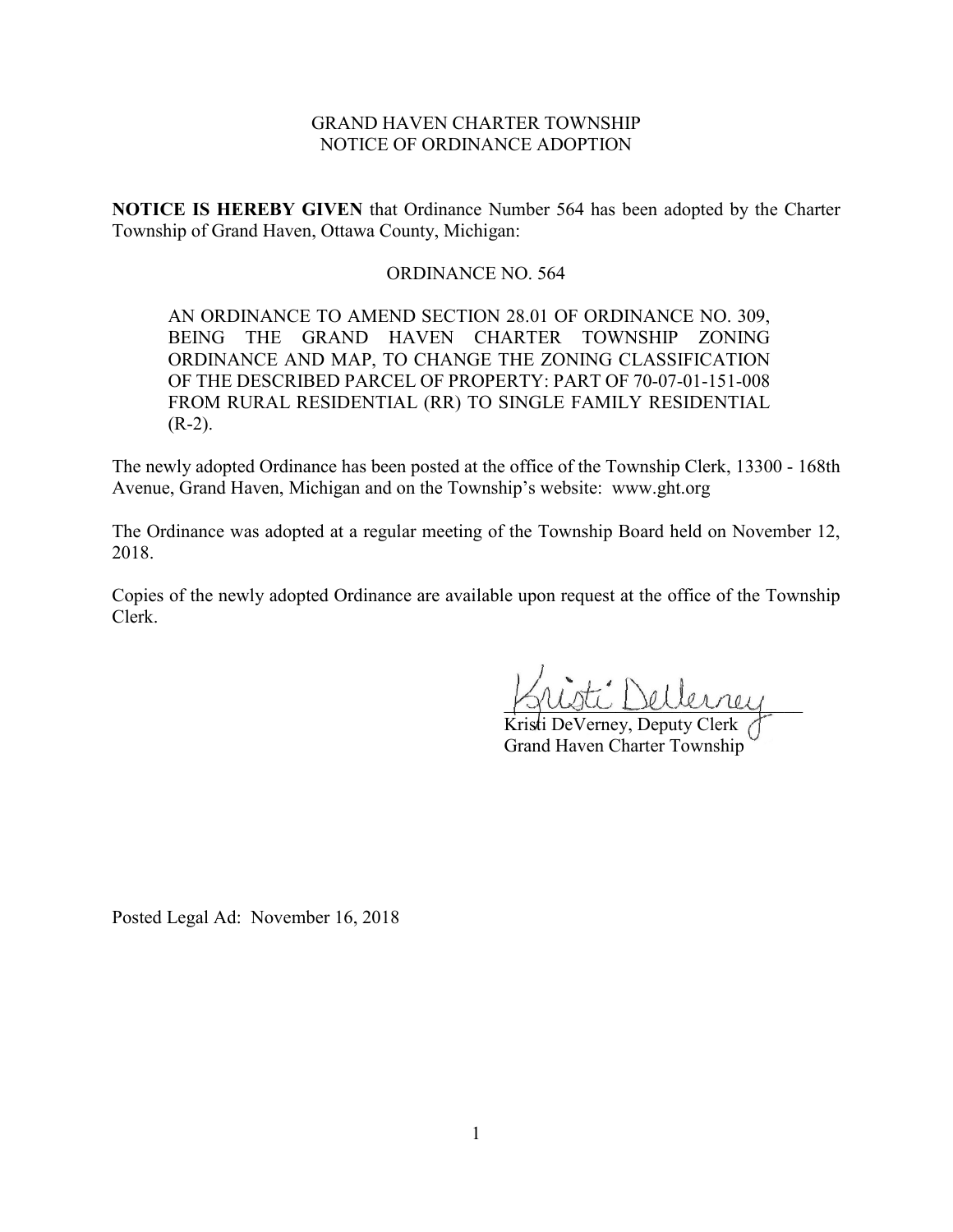### **ORDINANCE NO. 564**

#### **ZONING MAP AMENDMENT ORDINANCE**

AN ORDINANCE TO AMEND CERTAIN PORTIONS OF THE ZONING ORDINANCE AND MAP OF GRAND HAVEN CHARTER TOWNSHIP, OTTAWA COUNTY, MICHIGAN FOR THE PURPOSE OF REZONING CERTAIN LANDS FROM THE RURAL RESIDENTIAL (RR) DISTRICT TO THE SINGLE FAMILY RESIDENTIAL (R-2) DISTRICT.

GRAND HAVEN CHARTER TOWNSHIP, COUNTY OF OTTAWA, AND STATE OF MICHIGAN ORDAINS:

Section 1. Amendment. The Zoning Ordinance and Map of the Charter Township of Grand Haven, Ottawa County, Michigan, the map being incorporated by reference in the Zoning Ordinance for the Charter Township of Grand Haven pursuant to Chapter 3, shall be amended so that the following lands shall be rezoned from the Rural Residential District (RR) to the Single Family Residential District (R-2). The lands are in the Charter Township of Grand Haven, Ottawa County, Michigan, and are described as follows:

PART OF PARCEL NUMBER: 70-07-01-151-008

PART OF LOT 8, BLOCK 23, BORCK'S SUPERVISOR'S PLAT NO. 1 AS RECORDED IN LIBER 8 OF PLATS, PAGES 68-70, OTTAWA COUNTY RECORDS, GRAND HAVEN TOWNSHIP, OTTAWA COUNTY, MICHIGAN, DESCRIBED AS: COMMENCING AT THE SOUTHWEST CORNER OF LOT 7 OF SAID PLAT; THENCE N00°00'00"E 500.46 FEET ALONG THE WEST LINE OF SAID BLOCK 23 TO THE POINT OF BEGINNING; THENCE CONTINUING N00°00'00"E 160.00 FEET ALONG SAID WEST LINE; THENCE S88°33'47"E 150.00 FEET ALONG THE NORTH LINE OF SAID LOT 8; THENCE S00°00'00"W 160.00 FEET; THENCE N88°33'47"W 150.00 FEET TO THE POINT OF BEGINNING. CONTAINS 0.55 ACRES. SUBJECT TO EASEMENTS, RESTRICTIONS AND RIGHTS-OF-WAY OF RECORD.